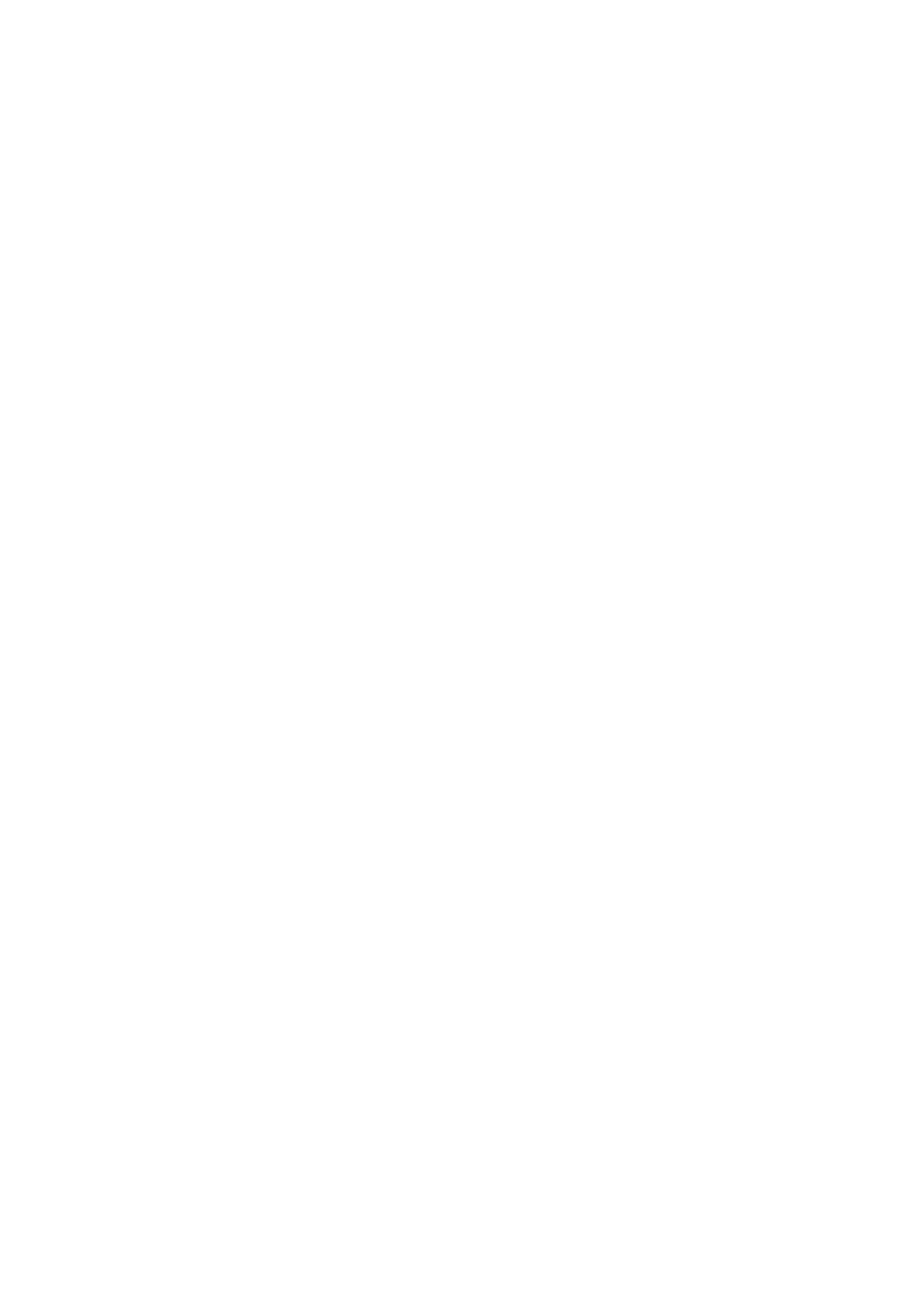

## **AN BILLE UM THIONÓNTACHTAÍ CÓNAITHE (LEASÚ) (UIMH. 2), 2021 RESIDENTIAL TENANCIES (AMENDMENT) (NO. 2) BILL 2021**

 $\mathcal{L}=\mathcal{L}$ 

### **EXPLANATORY AND FINANCIAL MEMORANDUM**  $\frac{1}{2}$

 $\mathcal{L}=\mathcal{L}$ 

#### **Purpose of the Bill**

The purpose of this Bill is to provide for:

- an amendment to the current prohibition on any rent increase in a Rent Pressure Zone (RPZ) from exceeding general inflation (as recorded by the Harmonised Index of Consumer Prices (HICP)) to insert a new condition that the rent last set cannot increase by more than 2% per annum pro rata;
- enhanced protections for tenancies commencing 6 months from enactment, on the basis that after 6 months' duration, a 'Part 4 tenancy' is established (in accordance with a commitment under the Programme for Government and *Housing for All – a New Housing Plan for Ireland*) for an unlimited duration, until termination by the tenant or by the landlord (on limited grounds); and
- a temporary waiver in respect of annual registration fees in respect of each further Part 4 tenancy that exists upon the commencement (expected in Q1 2022) of the requirement for the annual registration of tenancies with the Residential Tenancies Board (RTB).

#### **Provisions of the Bill**

*Sections 1 and 8* contain standard provisions dealing with definitions, the title, and collective citation of the Bill.

*Section 2* provides a consequential technical amendment to section 6 of the Principal Act (Residential Tenancies Act 2004) which relates to the service of notices.

*Section 3* amends section 19 of the Principal Act as it provides for the maximum permissible rent increases in Rent Pressure Zones (RPZs). This section proposes to amend the current prohibition on any rent increase in a RPZ from exceeding general inflation (as recorded by HICP) to insert a new condition that the rent last set cannot increase by more than 2% per annum pro rata. A review of this provision will be carried out during the period between 12 and 15 months after its operation and a report prepared within 3 months of the commencement of the review, with that report to be laid before the Houses of the Oireachtas.

*Section 4* provides technical amendments, consequential to section 3, to section 22 and Schedule 2 of the Principal Act.

*Section 5* proposes to amend Part 4 (Security of Tenure) of the Principal Act to provide for enhanced tenancy protections on the basis that after 6